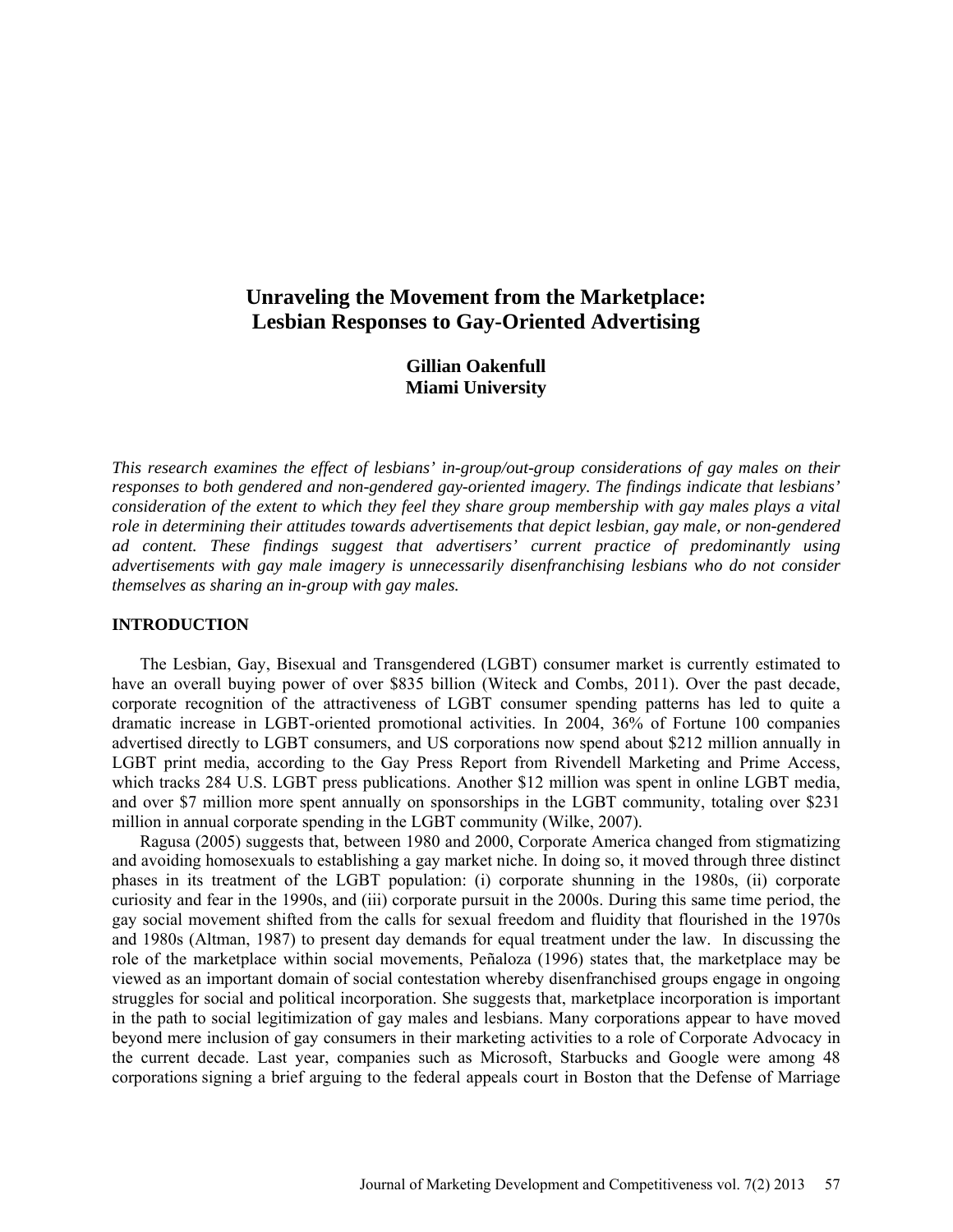Act was bad for business. In New York, corporations were influential in persuading legislators to pass a bill legalizing same-sex marriage.

However, while corporate advocacy and inclusion in the marketplace and workplace is playing an important role in the gay social movement, observers have suggested that advertisers appear to consider the gay market as synonymous with the gay male market. Despite calls for an appreciation of the diversity between the gay male and lesbian markets (Bowes 1996; Freitas et al. 1996). marketers have, almost exclusively, used gay male imagery in advertising placed in gay print media (Baxter 2010). Critics have attributed his bias towards gay male consumers to one of two realities: (1) marketers have simply chosen to ignore the lesbian market, preferring to devote their advertising research to the supposedly more lucrative gay male market, or (2) they endorse the belief that a gay-male-oriented ad will also be effective in targeting lesbians who will translate subtext and code in gay marketing in order to see themselves represented in the advertising (Shulman 1998.)

Given corporations' increasing activism on behalf of equal rights for the LGBT population, it may be that their tendency to treat LGBT consumers as members of a single market stems from corporations' increasing participation in the public debate on equal rights for LGBT individuals. Discrimination based on sexual orientation at all levels of public policy unites the LGBT population in its fight to achieve equal rights in a way. Hence, based on their experience with the LGBT population united in their fight for equal rights in the public policy environment, companies who participate in the gay social movement may assume that the LGBT population can also be treated as a homogeneous market segment. However, the gay social movement's fight for equal rights for LGBT individuals may unite gay males and lesbians for a common cause while the marketplace may not. Given the need for gay males and lesbians to unite as a homogeneous group based on sexual orientation in the public policy arena as they fight for the same basic civil rights, an alternate, or perhaps additional, explanation of the predominance of gay-male-oriented ads is that advertisers may assume, while pursuing the gay male market, that a one-size-fits-all approach to the gay market will also capture lesbians (Oakenfull 2007).

This assumption is based on a lesbian's readiness to identify with gay males as members of a homogenous group based on sexual orientation. Bhat (1996) makes a strong argument for the lack of homogeneity that would exist in a gay and lesbian consumer segment. The author suggests that, in the vast majority of situations, sexual orientation cannot be considered a meaningful segmentation variable that results in homogeneous responses to a firm's marketing mix. A closer examination of both their lifestyles and resulting behavior patterns suggests meaningful difference between those of lesbians and gay men. Lesbians are more likely than gay men to be in a relationship (Hughes, 2007). live with a partner (Experian Simmons, 2012,) and have children (O'Connell & Feliz, 2011.) Conversely, they are less likely than gay men to socialize at gay bars or events, being more oriented toward private social and entertainment behavior, and less likely to live in urban neighborhoods.

Additionally, previous research has provided evidence that gay males and lesbians respond differently to various types of advertising content (Oakenfull and Greenlee, 2005; Oakenfull, 2007.) Oakenfull (2007) suggests that differences in advertising response can be attributed to fundamental differences in gay identity between the sexes. Feminist theorists (Etorre 1980, Rich 1980, Kitzinger 1987; Rust 1992, 1993) claim that the lesbian identity is distinct from that of gay males, as lesbians face simultaneous oppression based on their sex as well as their sexual orientation (Rich 1980; Rust 1992, 1993; Bristor and Fischer 1995). Rich believes that a definition of the lesbian existence necessitates a disassociation of lesbian from male homosexual values and allegiances. Hence, marketers may, in fact, be disenfranchising lesbians when a more informed treatment of lesbian consumers that considers that lesbians may vary in the degree to which they identify with gay males as part of the same group, would allow marketers to attract lesbians as a distinct consumer segment or as part of a shared gay market with gay males.

Given their typical differences in terms of lifestyle, economic welfare, and identity as gay, lesbians may vary in the degree to which they feel part of a homogeneous group with gay males. In this research, drawing on social identity theory and previous research on gay consumers' responses to gay-oriented advertising, the effect of lesbians' in-group/out-group considerations of gay males on their responses to both gendered and non-gendered gay-oriented imagery is examined.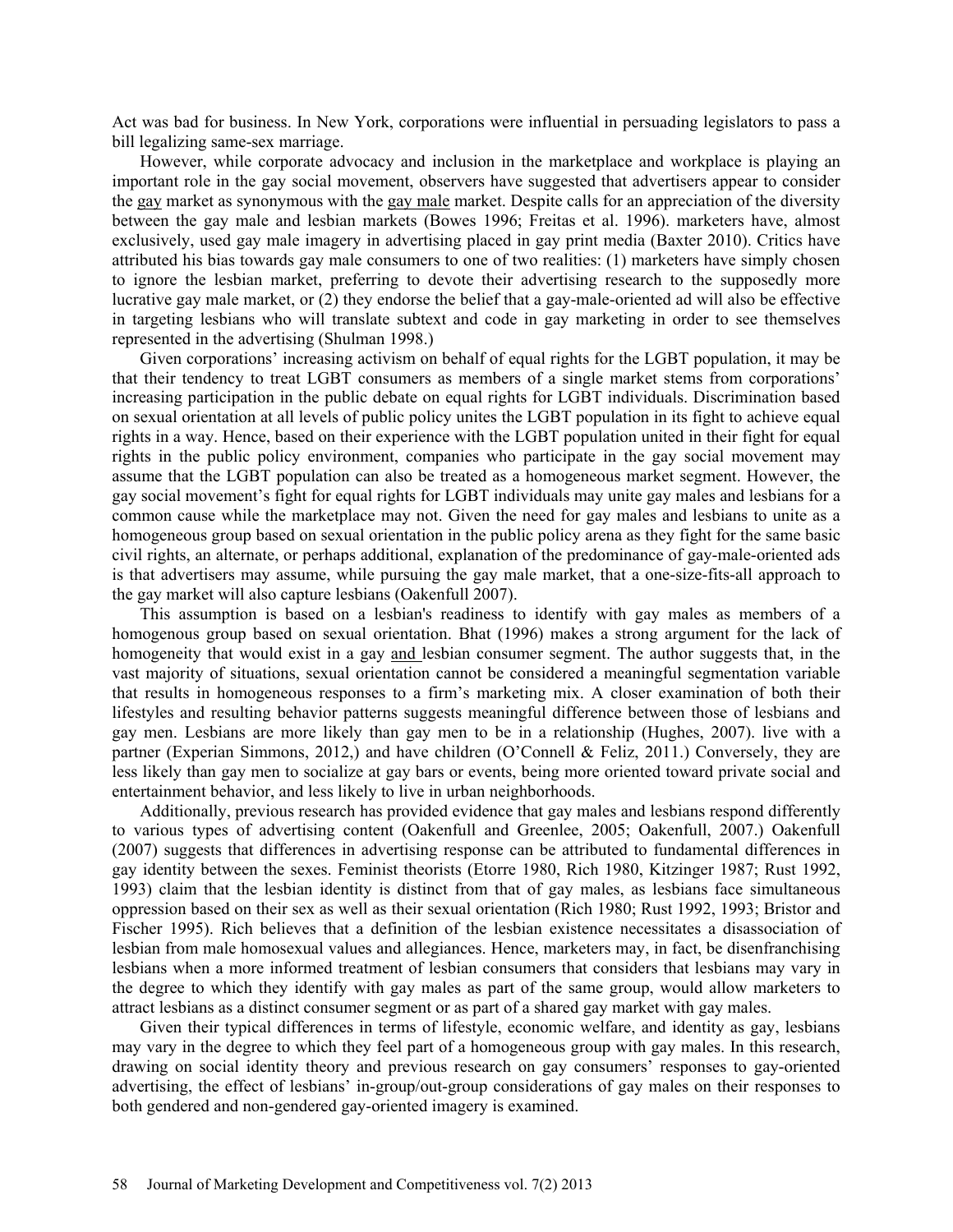# **GAYS AND LESBIANS IN ADVERTISING: A REVIEW OF ACADEMIC LITERATURE**

Despite the growing number of firms that have begun to tap into the gay male and lesbian market, the topic has received very little attention from academic researchers. To date, relatively few published studies have empirically examined the effect of gay advertising content on consumers' attitudes toward the advertisement and none of these studies treat lesbians as a separate consumer segment.

Burnett (2000) provides the first evidence of the effect of sex differences in gay males' and lesbians' attitude toward gay-oriented advertising in general. Specifically, the study found that gay males hold a more negative attitude toward advertising than lesbians, and that lesbians are less interested in appropriate homosexual portrayals in advertising than are gay males. Thus, given the differences that appear to exist between gay males and lesbians in their attitudes toward advertising, one may question whether these differences influence the efficacy of various types of advertising content that are currently designed to target gay consumers.

Oakenfull (2007) examines how a gay individual's sex and level of gay identity play an important role in determining his or her response to various types of gay-oriented advertising messages. The research examined the effect of sex and level on gay identity on gay consumers' responses to advertising the varied on two dimensions: (i) the manner in which gayness was depicted, either with a same-sex couple (explicit) or with gay symbolism (implicit). and (ii) the sex of the same-sex couple used in the advertising. A three-way interaction of sex, gay identity, and ad content was found which was driven by both sex and gay identity effects for the ads that featured gay male imagery and implicit gay imagery.

This research builds off the extant literature to examine the assumption that lesbians can readily identify with gay male imagery based on their shared sexual orientation with gay males. Following Oakenfull's (2007) use of both gendered and non-gendered ad stimuli, we will explore the nuances of the lesbian identity and examine their impact on lesbians' responses to various types of gay-oriented advertising.

# **THE DUAL IDENTITY OF LESBIANS**

Researchers have appraised the positive impact of the congruity between consumers' self-concept and advertising appeals on attitude and purchase intention (Hong & Zinkhan 1995) and between self-concept and brand image on the liking of the brand (Dolich 1969) and on purchase intention (Landon 1974). Social identity theory asserts that group membership creates in-group/self-categorization and enhancement that favor in-group at the expense of the out-group (Haslam 2001.) Thus, in order to be effectively targeted by gay male-oriented advertising, lesbians would have to consider themselves to be part of the same in-group as gay males, based on their shared identity as homosexual individuals. In line with this thinking, gay males and lesbians would be expected to respond equally well to gay-oriented advertising with depictions of either sex. Troiden (1988) classifies homosexual identity as a cognitive construct and a component of self-concept. Drawing on Cass's (1984) conceptualization of identity, Troiden (1988) incorporates the importance of reference to social categories relevant to a specific social setting or situation.

*Homosexual identity refers to a perception of self as homosexual in relation to social settings, imagined or real, defined as romantic or sexual. A perception of self as homosexual assumes the form of an attitude – a potential line of action regarding self or others – that is mobilized in romantic or sexual settings (Troiden, 1988).*

Thus, Troiden (1988) argues that self-placement in the social category homosexual is a necessary part of homosexual identity formation, occurring commonly through interactions with other self-defined homosexuals during the coming out process (Dank, 1971; Plummer, 1975; Ponse, 1978). Hence, from an interactionist perspective, the term *homosexual* inves more than a certain kind of sexual orientation or sexual behavior. It also encompasses an identity and way of life.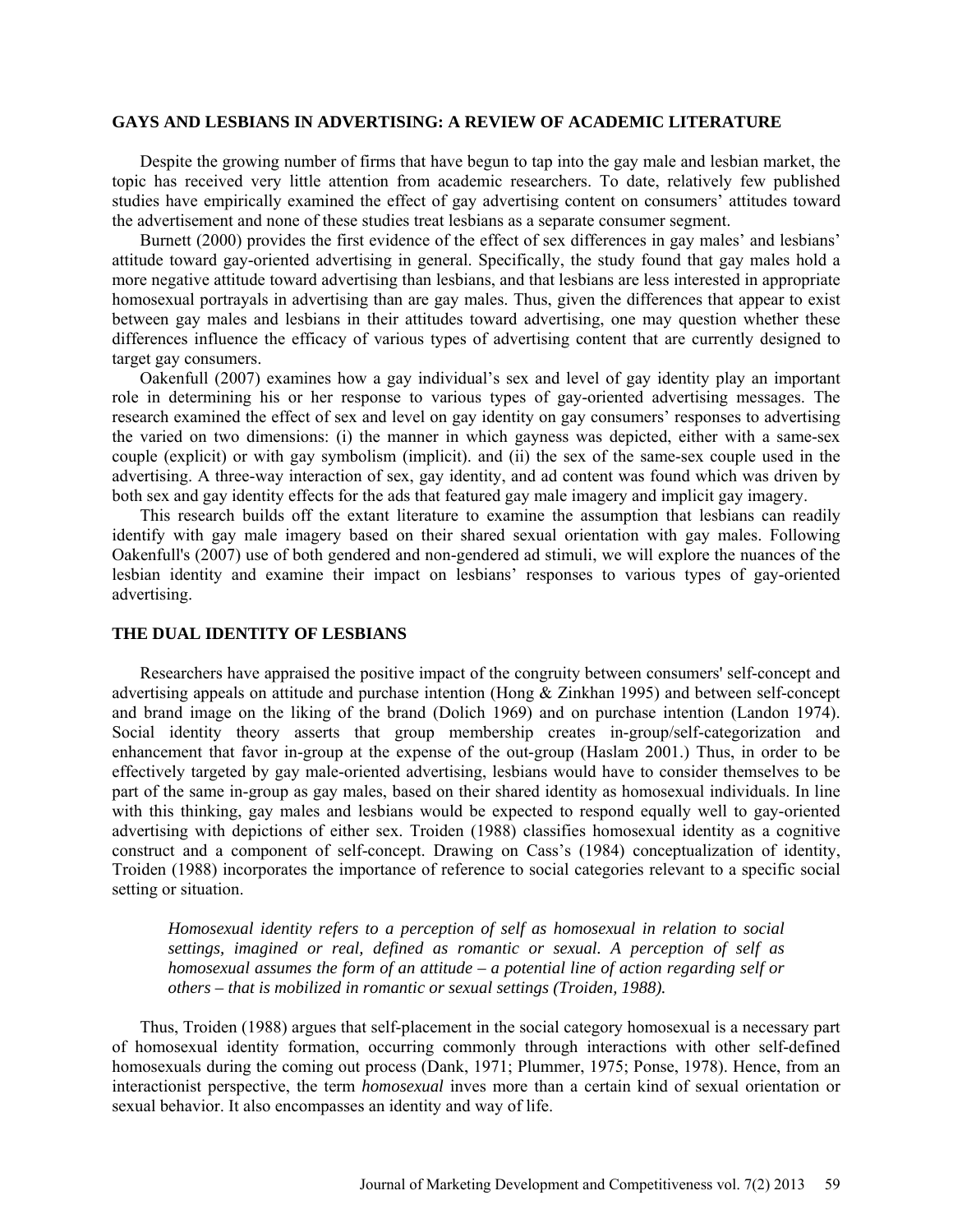However, feminists take issue with the treatment of gay identity as the dominant identity among lesbians and suggest that lesbians are commonly treated as female versions of male homosexuality (Rich 1980; Rust 1992, 1993). They argue that the lesbian identity is distinct from that of gays, as lesbians face simultaneous oppression based on their sex as well as their sexual orientation (Bristor and Fischer 1995). Adrienne Rich, a lesbian feminist, describes a lesbian continuum that puts woman-identifiedness at its core, a result of the socio-historical oppression of females. She writes:

To equate lesbian existence with male homosexuality because each is stigmatized is to deny and erase female reality once again. To separate those women stigmatized as homosexual or gay from the complex continuum of female resistance to enslavement, and attach them to a male pattern, is to falsify our history. Parts of the history of lesbian existence is, obviously, to be found where lesbians, lacking a coherent female community, have shared a kind of social life and common cause with homosexual men. But this has to be seen against the differences: women's lack of economic and cultural privilege relative to men, qualitative differences in female and male relationships. (Rich 1980, p. 635)

Rich believes that a definition of the lesbian existence necessitates a disassociation of lesbian from male homosexual values and allegiances. She perceives the lesbian experience as being a profoundly *female* experience, with particular oppressions, meanings, and potentialities we cannot comprehend as long as we simply bracket it with other sexually stigmatized existences (Rich 1980). As such, lesbianism is more than sexuality; it is the emotional and psychological identification of women with other women.

For lesbians, the gay rights movement of the 1960s and 70s was experienced in tandem with the ideologies of Second Wave feminism that underpinned the women's movement (Sender, 2004.) Rich's lesbian continuum and the influence of the women's movement have contributed to the idea of a sociopolitical lesbian who rejected the commodified sexual world of gay men (Badgett 2001.) According to Sender (2004). lesbian feminism separated lesbians from gay males whom they saw as invested only in the hedonistic here and now of an increasingly open public sexual culture. The concept of a sociopolitical lesbian has been confirmed in empirical studies based on lesbian samples (see Etorre 1980, Kitzinger 1987, Ponse 1978,) but largely ignored by theories of homosexual identity development. Eliason (1996) suggests that this may be due to the fact that such theories are based on individual, intrapsychic variables that cannot account for such a concept; a perspective based largely in the sociopolitical context of feminism is required to capture the essence of the political dimension of lesbian identity. While the term political lesbian is widely used in studies of lesbian identity, the term political gay man does not appear to exist (Eliason 1996). In fact, research findings indicate that for gay men, sexual identity has been primarily associated with gay activity, whereas for lesbians there is a much stronger political and emotional component (Eliason 1996). Hence, despite the fact that lesbians have a shared identity as homosexual with gay males, due to the patriarchal nature of society as a whole and the distinctiveness of lesbian identity, lesbians may be less willing to readily identify with advertising containing gay male imagery than marketers assume.

For many homosexuals, however, their homosexual identity becomes a *master status* (Becker, 1963) at some points in their lives, where their homosexual identities are viewed as defining characteristics of self, and as attributes relevant to most social interactions and situations (Troiden 1988). According to Troiden (1988). this elevation in the importance of homosexual identity can be linked to the degree to which an individual perceives several factors to exist in society at any point in time: these include the social sigma surrounding homosexuality and homosexuals (Cass 1979, Plummer 1975, Ponse 1978 Troiden, 1979); the lack of legitimacy of the bisexual options (Blumstein and Schwarz 1977, Paul 1985); the culturally-defined link between homosexuality and gender-inappropriate behaviors (Cass, 1979; Plummer 1975); the heterosexual assumption – the presumption that everyone is heterosexual and that the logical progression of adult life includes marriage and family (Plummer 1971, Ponse 1978); and the tendency of dominant groups to inferiorize minorities to protect the hierarchy of access (Adams 1978).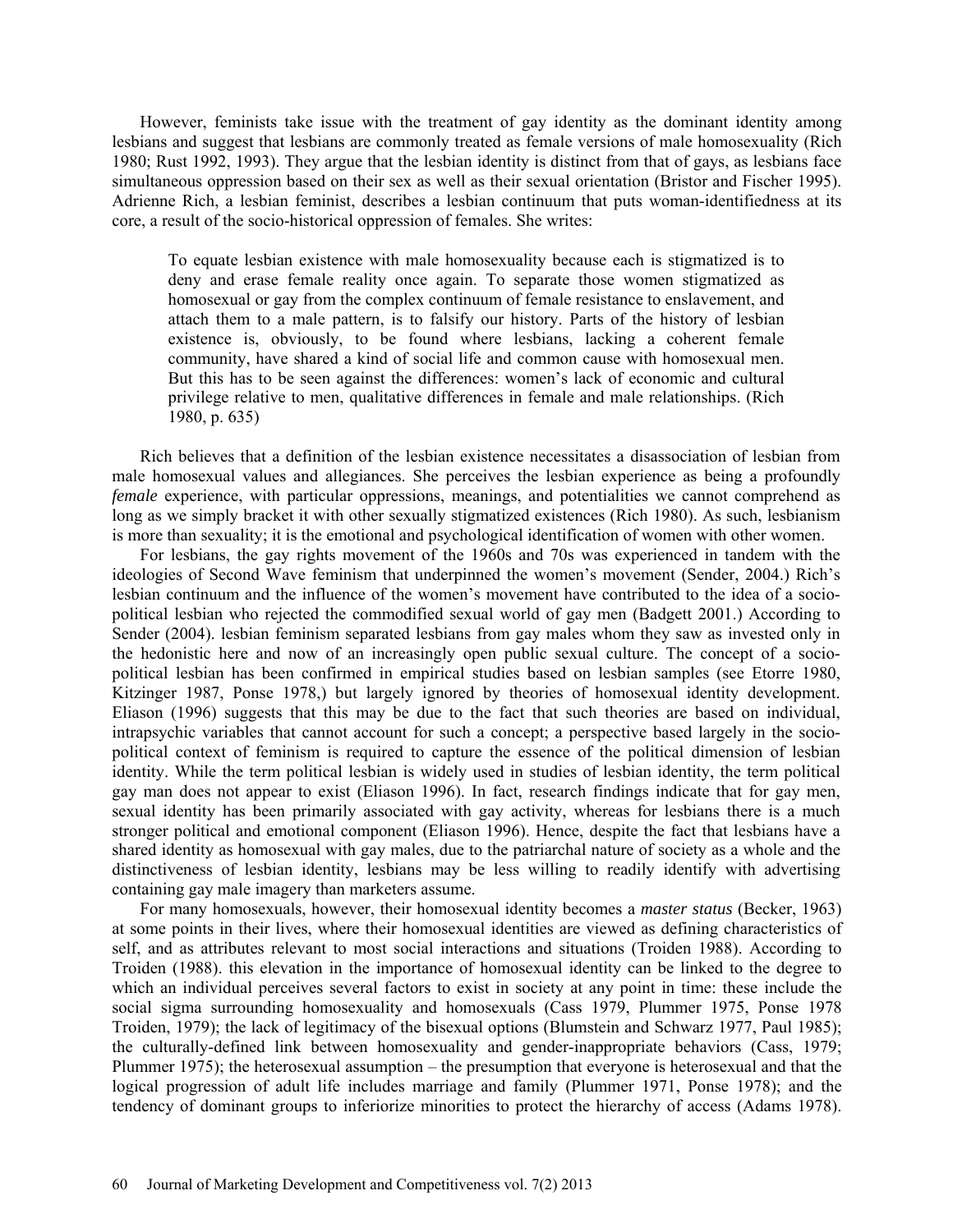Hence, the role that homosexual identity plays as a *master status* (Becker 1963) relative to lesbian identity may vary among lesbians, based on their perception of influences in their own environment.

Puntoni et al. (2011) states that viewers who believe that they belong to the target market display more favorable attitudes toward the ad than do viewers who feel excluded. As such, we may expect the depiction of either gay males or lesbians in gay-oriented imagery in advertising to have a differential effect on the responses of lesbians who feel that they are members of an in-group based on their homosexual identity that is shared with gay males than those who do not. Hence, some lesbians may view other lesbians as the in-group while considering gay males as an out-group, while others will consider themselves as part of an in-group based on sexual orientation with gay males. Drawing from identity theory, one would expect consumers to respond less favorably to advertisements that do not reflect their self-identity (Jaffe 1991). Relating this thinking to previous research on gay male consumers' responses to gay advertising (Bhat, Leigh and Wardlow 1996, Grier and Brumbaugh 1999). it is hypothesized that:

*H1: Lesbians who consider themselves in an in-group with gay males will have a more positive attitude towards ads with gay male imagery than will lesbians who consider gay males an out-group.*

*H2: Lesbians who consider gay males an out-group will have a more positive attitude towards ads with lesbian imagery that those with gay male imagery.*

As with many subcultures, the gay and lesbian subculture has developed markers of gay identity (Tharp 2001) such as clothes, symbols, language and appearance (Altman 1987, Kates 1998, Meyer 1994) that hold specific meaning to members of the subculture. Examples of such gay iconography and symbolism which are linked to the gay subculture include the rainbow, freedom rings, pink triangle, and references to family, pride and coming out. Subaru has placed an advertisement in gay and lesbian media that cleverly incorporates gay symbolism and code on the license plate and bumper sticker of three cars so as to appeal to different types of gay and lesbian consumers (Pertman 2001.) Oakenfull (2007) found that lesbians varied in their responses to ads with non-gendered gay imagery based on their level of gay identity.

In the context of this study, given the polarizing effect of gay male imagery on lesbians who consider gay males an out-group, the use of non-gendered gay imagery in advertising may allow all lesbians to identity with the advertisement based on their sexual orientation without the risk of alienating their lesbian identity. Hence, we suggest that all lesbians may respond similarly to advertising with nongendered imagery, regardless of in-group/out-group perceptions based on sexual identity. Additionally, consistent with Oakenfull (2007), we would not expect lesbians to have any preference between the lesbian ad imagery and the non-gendered imagery, given that each taps into their lesbian in-group identity. However, lesbians who consider themselves distinct from gay males will consider the nongendered ad as a reflection of their identity as lesbian and prefer it over the disenfranchising effect of ads with gay male imagery, while lesbians who see themselves in an in-group with gay males will respond equally well with either ad. Hence, it is hypothesized that:

*H3: Lesbians who consider gay males an out-group will have a more positive attitude toward ads with non-gendered gay-oriented imagery than ads with gay male imagery.*

# **METHOD**

#### **Stimuli**

Three advertisements representing varying types of advertising content are utilized in the study. The advertising stimuli created for the study include advertisements that depict 1) gay male imagery, 2) lesbian imagery, and 3) non-gendered gay imagery. The ad with lesbian imagery shows two women in an embrace, while the gay male ad shows two men in the same embrace. In each ad, one of the couple is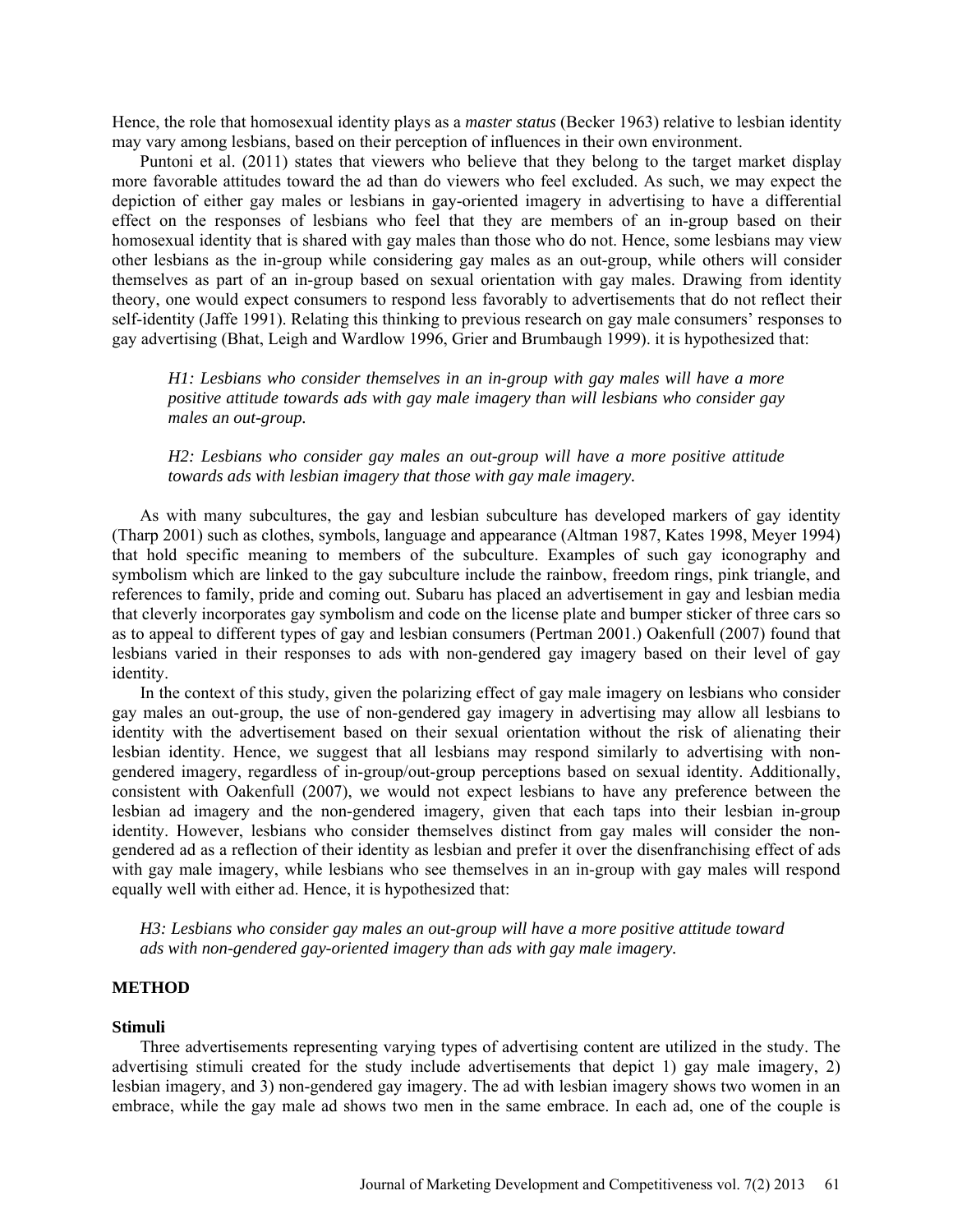taking a beverage out of a six-pack and features the headline Another One Coming Out, which taps into gay speak or gay-subcultural language as a reference to gays and lesbians identifying themselves to others as gay (Altman 1987, Kates 1998, Meyer 1994.) The non-gendered gay-oriented ad shows a close-up of a hand removing the bottle from the six-pack with the same headline, but does not include any people explicitly. Ad stimuli were developed for two different brands – Starbucks and Blue Moon - to ensure that brand familiarity and brand affect had no effect on the results.

#### **Participants and Procedure**

Estimates of homosexuality within the US population run from 3 percent to 10 percent. Thus, a randomized sampling procedure would be unlikely to yield a sizable sample of homosexual participants. A snowball sampling procedure was utilized where the author distributed surveys to self-identified lesbians at a gay and lesbian choral festival in Montreal, Canada, a gay pride festival in Columbus, Ohio, and to employees at a mid-size mid-western university. Participants in the study included 172 selfidentified lesbians. The participants' ages ranged from 18 to 74 years old, with a mean age of 34 years old. Household incomes ranged from under \$25,000 to over \$200, 000, with a mean of \$82,000.

Prior to being shown the ads, each participant was asked to indicate whether they had recently purchased or consumed the brand being studied to measure brand usage. Additionally, using a nine-point semantic differential scale in each case, they were asked to indicate the extent to which they were familiar with the brand, their image of the brand (very negative to very positive), their opinion of the brand (very unfavorable to very favorable). and their feelings for the brand (dislike very much to like very much.)

The author felt that a within-subject research design that allowed participants to see all three ads would lead to hypothesis guessing when both the gay male and lesbian ads were presented. Additionally, given the challenges of ascertaining a sizeable sample of lesbian participants, there were concerns that a full between-subjects research design may require an unattainable sample size of lesbians. Hence, each participant was then presented with two ads – one gendered and one non-gendered. The order that the advertisements were presented was counterbalanced to control for order effects. For the gendered ad, each participant was given either the ad with gay male imagery or the ad with lesbian imagery.

Participants were asked to review each ad in turn and to answer a three-item attitude toward the advertisement measure accompanying each advertisement. Specific questions on a 9-point semantic differential scale included: How good or bad would you say this ad is? (very bad to very good); What is your overall reaction to this ad? (very unfavorable to very favorable); and How much would you say you like or dislike this ad? (dislike very much to like very much). They were then asked to repeat the procedure for the non-gendered gay-oriented ad, with instructions not to refer back to the previous ad. The survey concluded with general demographic measures including sexual orientation, age, gender, and household income.

Lesbians' in-group/out-group attitude towards gay males was measured with a 9-point semantic differential scale where participants were asked to indicate the extent to which they agreed with the statement *I feel that gay males and lesbians are part of the same group* (strongly disagree to strongly agree.)

#### **RESULTS**

# **Manipulation Check and Attitude Measure Reliability**

As expected, Starbucks had significantly higher brand usage  $(F_{1, 167} = 38.366, p = .000)$ . brand familiarity ( $F_{1, 167} = 95.292$ ,  $p = .000$ ). and brand affect ( $F_{1, 150} = 7.402$ ,  $p = .007$ ) than had Blue Moon. Cronbach alpha coefficient measures of reliability for the three-item brand affect measure yielded a satisfactory result of  $\alpha$  =0.96 with  $n = 152$ . As predicted, brand usage, brand familiarity and brand affect had no effect on participants' response to advertising depicting the brands. Cronbach alpha coefficient measures of reliability for the three-item attitude toward the advertisement (Aad) measure yielded a satisfactory result of  $\alpha$  = .97 with  $n = 166$ . Table 1 shows the means for Aad as a result of the counterbalanced order in which ads were presented to participants. A series of ANOVAS showed the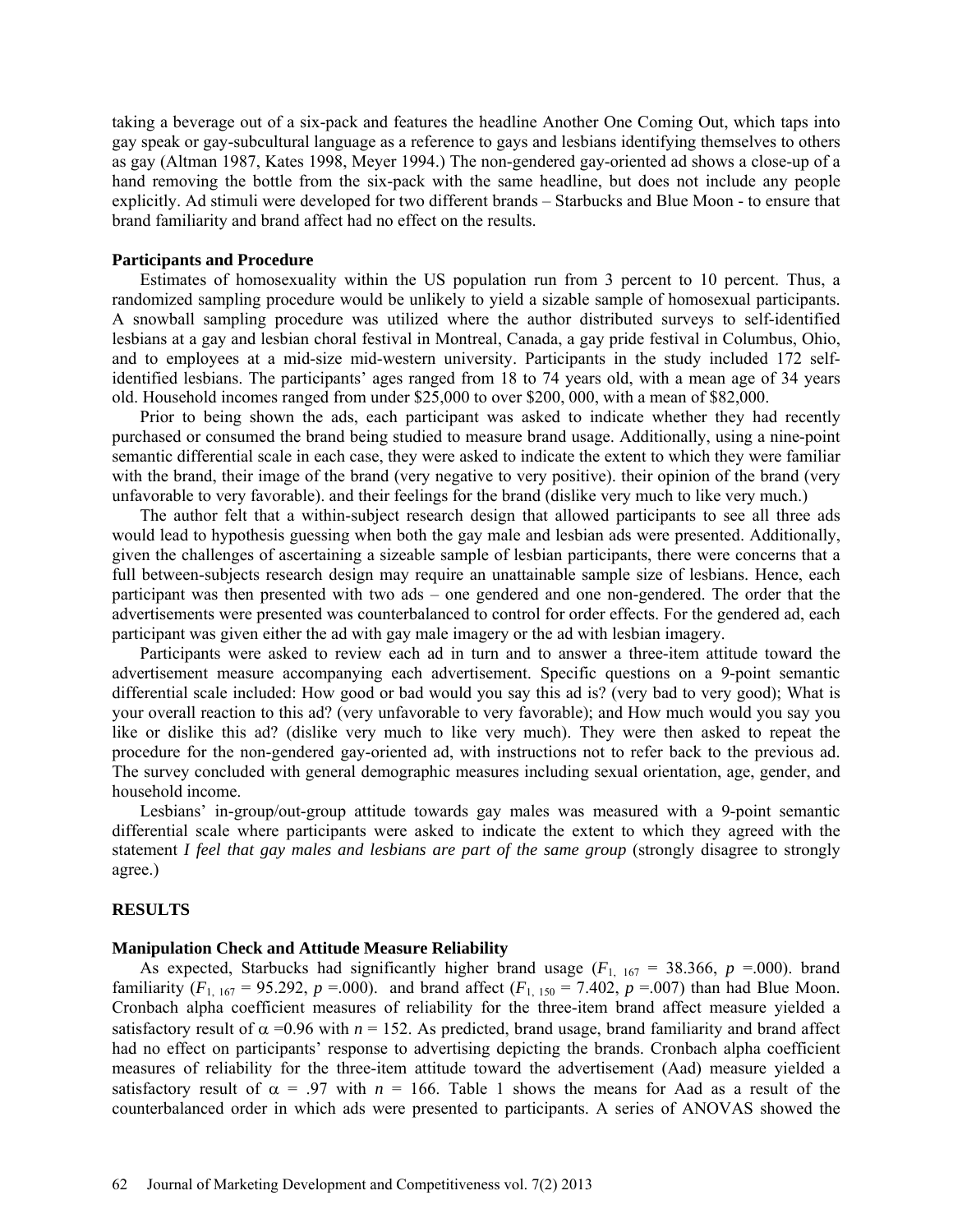order that the ads were presented (gendered vs non-gendered) for both the gay male ad and the lesbian ad had no effect on attitude towards the ad. The mean for the measure of being in an in-group with gay males was 6.27 with a median of 6.0. A median split was performed to establish a variable to represent in-group and out-group feelings towards gay males among lesbians.

| <b>Dependent Variable</b>        | Order              | N  | <b>Mean</b> | <b>Std Error</b> |
|----------------------------------|--------------------|----|-------------|------------------|
| Attitude towards lesbian ad      | Lesbian first      | 51 | 5.94        | 0.312            |
|                                  | Non-gendered first | 47 | 6.34        | 0.321            |
| Attitude towards non-gendered ad | Lesbian first      | 52 | 6.54        | 0.251            |
|                                  | Non-gendered first | 47 | 6.26        | 0.266            |
|                                  |                    |    |             |                  |
|                                  |                    |    |             |                  |
| <b>Dependent Variable</b>        | Order              | N  | <b>Mean</b> | <b>Std Error</b> |
| Attitude towards gay male ad     | Gay male first     | 52 | 4.92        | 0.322            |
|                                  | Non-gendered first | 48 | 4.79        | 0.326            |
| Attitude towards non-gendered ad | Gay male first     | 53 | 5.77        | 0.29             |

**TABLE 1 EFFECT OF ORDER OF AD PRESENTATION (GENDERED VS. NON-GENDERED)**

*H1 (Effect of In-Group Perceptions on Lesbians' Responses to Ads with Gay Male Imagery)*

Consistent with Hypothesis 1 and presented in Table 2, an analysis of variance procedure shows that lesbians who consider themselves in an in-group with gay males will have a significantly more positive attitude towards ads with gay male imagery (*M*= 5.53) than will lesbians who consider gay males an outgroup ( $M = 4.40$ ;  $F_{1,101} = 6.332, p = .013$ .)

# **TABLE 2 EFFECT OF GENDER OF AD IMAGERY ON OUT-GROUP LESBIANS' RESPONSES TO ADS DESCRIPTIVES**

| <b>Gender of Ad</b> | Factor        | N   |      | Std.  | 95 percent Confidence<br><b>Interval</b> |                              |
|---------------------|---------------|-----|------|-------|------------------------------------------|------------------------------|
|                     |               |     | Mean | Error | Lower<br><b>Bound</b>                    | <b>Upper</b><br><b>Bound</b> |
| <b>Gay Male Ad</b>  | g&l out-group | 57  | 4.4  | 0.255 | 3.89                                     | 4.91                         |
|                     | g&l in-group  | 45  | 5.53 | 0.389 | 4.75                                     | 6.32                         |
|                     | Total         | 102 | 4.9  | 0.229 | 4.45                                     | 5.36                         |
| <b>Lesbian Ad</b>   | g&l out-group | 35  | 5.77 | 0.355 | 5.05                                     | 6.49                         |
|                     | g&l in-group  | 67  | 6.33 | 0.273 | 5.78                                     | 6.87                         |
|                     | <b>Total</b>  | 102 | 6.14 | 0.217 | 5 7 1                                    | 6.57                         |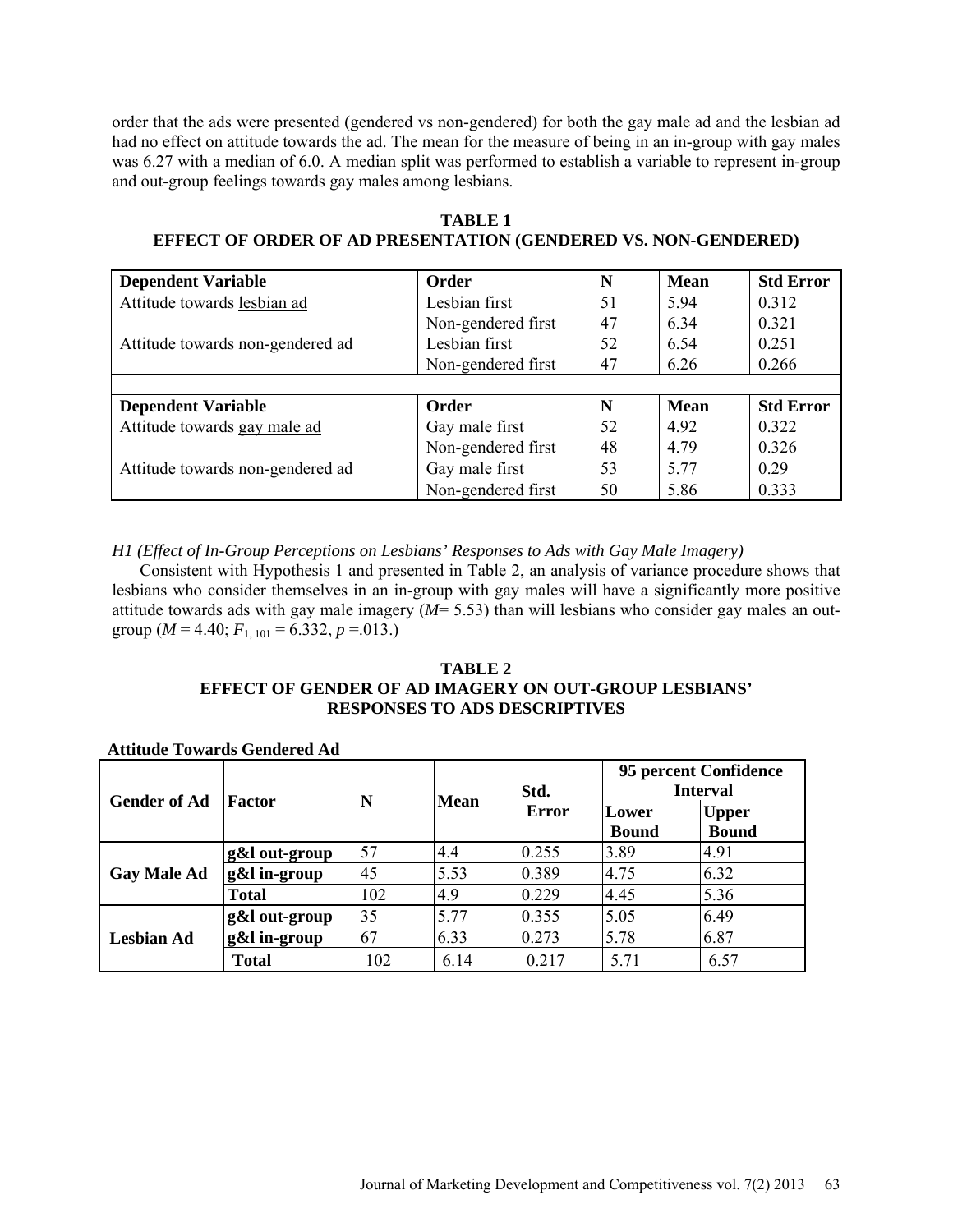# **ANOVA**

| <b>Gender of Ad</b> |                       | Sum of<br><b>Squares</b> | df  | <b>Mean</b><br><b>Square</b> | F     | Sig.  |
|---------------------|-----------------------|--------------------------|-----|------------------------------|-------|-------|
| <b>Gay Male Ad</b>  | Between Groups        | 32.1                     |     | 32.1                         |       | 0.013 |
|                     | Within Groups         | 506.919                  | 100 | 5.069                        | 6.332 |       |
|                     | Total                 | 539.02                   | 101 |                              |       |       |
| <b>Lesbian Ad</b>   | <b>Between Groups</b> | 7.131                    |     | 7.131                        |       |       |
|                     | Within Groups         | 478.948                  | 100 | 4.789                        | 1.489 | 0.225 |
|                     | Total                 | 486.078                  | 101 |                              |       |       |

# **Attitude Towards Gendered Ad**

*H2 (Effect of Gender of Ad Imagery on Out-Group Lesbians' Responses to Ads)*

Consistent with Hypothesis 2 and presented in Table 3, an analysis of variance procedure shows that lesbians who consider themselves in an out-group relative to gay males will have a significantly more positive attitude towards ads with lesbian imagery (*M*= 5.77) than they will towards ads with gay male imagery ( $M = 4.40$ ;  $F_{1,91} = 10.204$ ,  $p = .002$ .)

# **TABLE 3 EFFECT OF GENDER OF AD IMAGERY ON OUT-GROUP LESBIANS' RESPONSES TO ADS DESCRIPTIVES**

| <b>Feel Gay Males</b><br>and Lesbians | <b>Factor</b>      | N   | Mean | Std.         | 95 percent Confidence Interval for<br><b>Mean</b> |                    |  |
|---------------------------------------|--------------------|-----|------|--------------|---------------------------------------------------|--------------------|--|
| <b>Same Group</b>                     |                    |     |      | <b>Error</b> | <b>Lower Bound</b>                                | <b>Upper Bound</b> |  |
| $g\&$ l out-group                     | <b>Gay Male Ad</b> | 57  | 4.4  | 1.926        | 3.89                                              | 4.91               |  |
|                                       | <b>Lesbian Ad</b>  | 35  | 5.77 | 2.102        | 5.05                                              | 6.49               |  |
|                                       | <b>Total</b>       | 92  | 4.92 | 2.093        | 4.49                                              | 5.36               |  |
| g&l in-group                          | <b>Gay Male Ad</b> | 45  | 5.53 | 2.608        | 4.75                                              | 6.32               |  |
|                                       | <b>Lesbian Ad</b>  | 67  | 6.33 | 2.232        | 5.78                                              | 6.87               |  |
|                                       | <b>Total</b>       | 112 | 6.01 | 2.411        | 5.56                                              | 6.46               |  |

### **Attitude Towards Gendered Ad**

# **ANOVA**

# **Attitude Towards Gendered Ad**

| <b>Feel Gay Males</b><br>and Lesbians<br><b>Same Group</b> |                       | Sum of<br><b>Squares</b> | df  | <b>Mean</b><br><b>Square</b> | $\mathbf F$ | Sig.  |
|------------------------------------------------------------|-----------------------|--------------------------|-----|------------------------------|-------------|-------|
|                                                            | <b>Between Groups</b> | 40.577                   |     | 40.577                       |             | 0.002 |
| g&l out-group                                              | Within Groups         | 357.891                  | 90  | 3.977                        | 10.204      |       |
|                                                            | Total                 | 398.467                  | 91  |                              |             |       |
| g&l in-group                                               | <b>Between Groups</b> | 17.015                   |     | 17.015                       |             |       |
|                                                            | Within Groups         | 627.976                  | 110 | 5.709                        | 2.98        | 0.087 |
|                                                            | Total                 | 644.991                  | 111 |                              |             |       |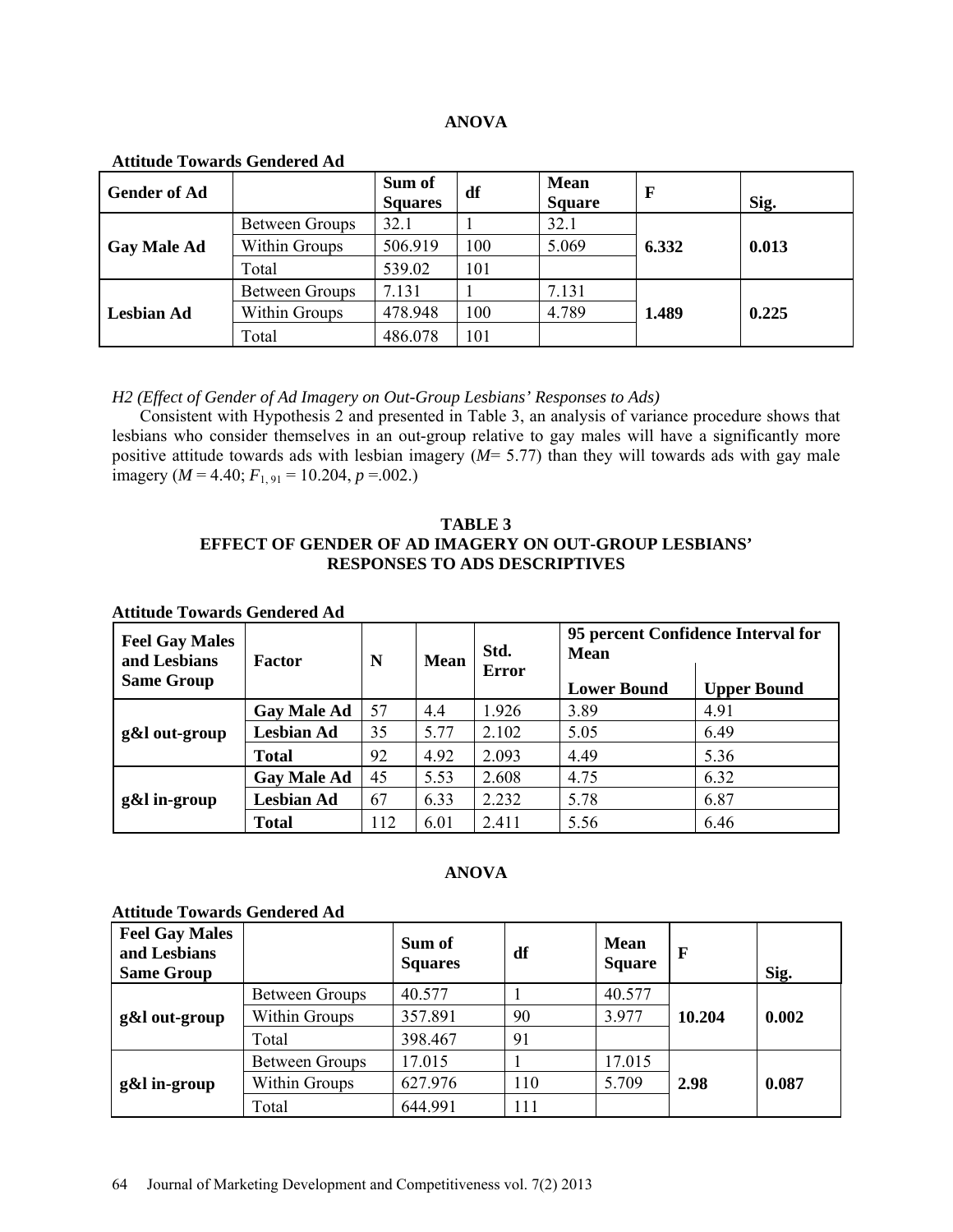*H3 (Out-Group Lesbians' Attitudes Toward Gay Male vs. Non-Gendered Gay-Oriented Advertising)*

Consistent with Hypothesis 3 and presented in Table 4, a paired samples t-test procedure shows that lesbians who consider gay males an out-group will have a significantly more positive attitude toward ads with non-gendered gay-oriented imagery  $(M = 5.61)$  than towards ads with gay male imagery  $(M = 4.4;$  $t_{55}$  = 3.921, p = 000.)

# **TABLE 4**

# **OUT-GROUP LESBIANS' ATTITUDES TOWARD GAY MALE VS. NON-GENDERED GAY-ORIENTED ADVERTISING**

| <b>Feel Gay</b><br><b>Males</b> and<br><b>Lesbians</b><br><b>Same Group</b> | <b>Gender of Ad</b> |                                      | <b>Mean</b> | N  | Std.<br><b>Error</b><br><b>Mean</b> |
|-----------------------------------------------------------------------------|---------------------|--------------------------------------|-------------|----|-------------------------------------|
| g&l out-<br>group                                                           |                     | Attitude Towards Gendered Ad         | 4.41        | 56 | 0.26                                |
|                                                                             | <b>Gay Male Ad</b>  | Attitude Towards Non-gendered        | 5.61        | 56 | 0.312                               |
|                                                                             | <b>Lesbian Ad</b>   | Attitude Towards Gendered Ad         | 5.77        | 35 | 0.355                               |
|                                                                             |                     | Attitude Towards Non-gendered        | 6.49        | 35 | 0.311                               |
| g&l in-group                                                                | <b>Gay Male Ad</b>  | Attitude Towards Gendered Ad         | 5.53        | 45 | 0.389                               |
|                                                                             |                     | <b>Attitude Towards Non-gendered</b> | 6.09        | 45 | 0.308                               |
|                                                                             |                     | Attitude Towards Gendered Ad         | 6.33        | 67 | 0.273                               |
|                                                                             | <b>Lesbian Ad</b>   | <b>Attitude Towards Non-gendered</b> | 6.4         | 67 | 0.224                               |

# **Paired Samples Statistics**

# **Paired Samples Test**

|                                                                                |                       | <b>Paired Differences</b>                                       |             |                                     |             |    |                     |  |  |
|--------------------------------------------------------------------------------|-----------------------|-----------------------------------------------------------------|-------------|-------------------------------------|-------------|----|---------------------|--|--|
| <b>Feel Gay and</b><br>Gender<br><b>Lesbians</b><br>of Ad<br><b>Same Group</b> |                       |                                                                 | <b>Mean</b> | Std.<br><b>Error</b><br><b>Mean</b> |             | df | Sig. (2-<br>tailed) |  |  |
| g&l out-group<br>Lesbian                                                       | Gay<br><b>Male Ad</b> | Attitude Towards Gendered Ad -<br>Attitude Towards Non-gendered | $-1.196$    | 2.284                               | $-1.808$ 55 |    |                     |  |  |
|                                                                                | Αd                    | Attitude Towards Gendered Ad -<br>Attitude Towards Non-gendered | $-0.714$    | 2.652                               | $-1.625$ 34 |    | 0.12                |  |  |
|                                                                                | Gay<br><b>Male Ad</b> | Attitude Towards Gendered Ad -<br>Attitude Towards Non-gendered | $-0.556$    | 2.889                               | $-1.423$ 44 |    | 0.204               |  |  |
| g&l in-group                                                                   | Lesbian<br>Αd         | Attitude Towards Gendered Ad -<br>Attitude Towards Non-gendered | $-0.075$    | 2.636                               | $-0.718$ 66 |    | 0.817               |  |  |

# **CONCLUSIONS**

This research examined the effect of lesbians' attitudes toward group membership with gay males on their responses to various types of gay-oriented advertising. The results are consistent with the theoretical perspectives offered and advance prior research in several important directions. The findings of this study indicate that lesbians' consideration of the extent to which they feel they share group membership with gay males plays a vital role in determining lesbians' attitudes towards various types of advertising imagery.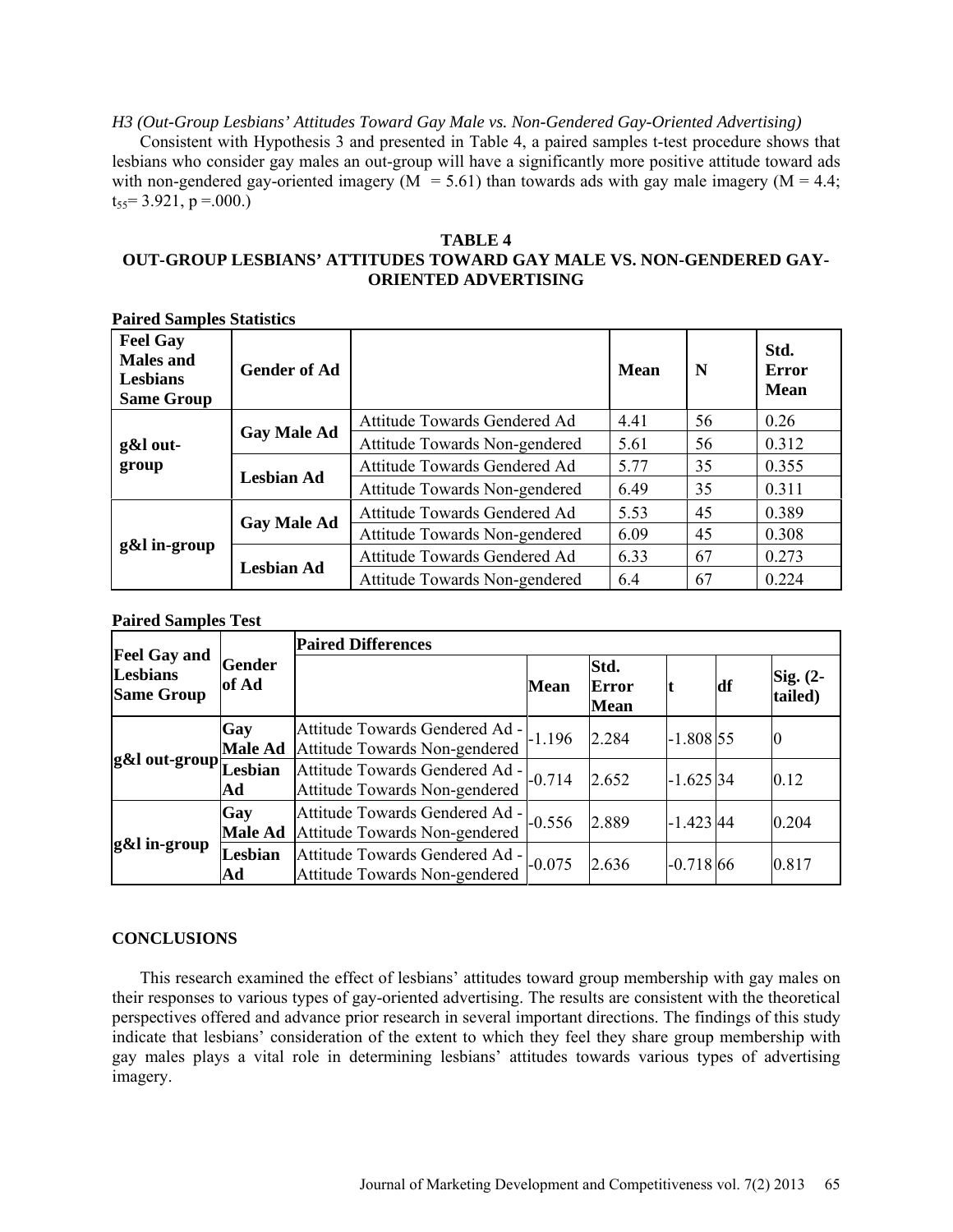Consistent with perspectives from lesbian feminist theory that focus on the power-hierarchy that exists within homosexual society as a result of societal gender-inequities (Rich, 1980; Rust, 1992, 1993) and social identity theory's ideas on in-group bias, this research found that, while all lesbians utilize an in-group attitude towards ads with lesbian imagery and non-gendered gay-oriented advertising, responses to gay male imagery are dependent on in-group/out-group judgments of gay males. Drawing from Identity Theory which suggests that consumers respond most favorably to advertisements reflecting their selfidentity (Jaffe, 1991). the key to effectively reaching lesbian consumers is understanding the nuances of the lesbian identity distinct from that of gay males.

The findings of this study suggest that advertisers' current practice of predominantly using advertisements with gay male imagery (Baxter 2010, *Wall Street Journal* 1999) is unnecessarily disenfranchising lesbians who do not consider themselves to share an in-group with gay males. If advertisers do want to utilize a one-size-fits-all approach to reaching the gay population, this research suggests that they can do so by utilizing non-gendered ads with gay symbolism to create a dynamic where all gay males and lesbians are targeted as an in-group. Puntoni et al. (2011) refers to ads that overtly target gay consumers through the use of ambiguous cues as gay window dressing. However, while Peñaloza (1996) suggests that the use of gay and lesbian symbolism has the quality of providing an inside joke, shared between the gay and lesbian audience and the advertiser, but meaningless to heterosexuals, gay and lesbian consumers may see this attempt to fly under the gaydar as a lack of commitment to the gay social movement (Gudelanas 2010).

As such, it seems increasingly important that marketers begin to consider this group of consumers not as the *gay and lesbian market* but as *the gay market and the lesbian market*. Fugate (1997) takes issue with the treatment of the homosexual market as a homogeneous consumer segment citing the group's inability to meet Craven's (1987) criteria of being identifiable, sufficient, stable, and accessible. While societal shifts in the acceptability of homosexuality and the growth of gay media over the past decade have rendered many of Fugate's (1993) arguments outdated, Bhat (1996) makes a strong argument for the lack of homogeneity that would exist in a gay and lesbian consumer segment. The author suggests that, in the vast majority of situations, sexual orientation cannot be considered a meaningful segmentation variable that results in homogeneous responses to a firm's marketing mix. Bhat (1996) warns against the use of demographic variables, such as sexual orientation, as a base of segmentation, which should be an underlying characteristic that differentiates segments. When marketers do create segments based on sexual orientation, Bhat (1996) would argue, and this author agrees, that marketers are using a descriptor as a base of segmentation. He warns that such a practice leads to stereotyping, assuming that everyone who fits the descriptor would behave a certain way. As Bhat (1996) goes on to suggest, and as this research supports, not everyone in a demographic or psychographic segment would perceive all marketing activities in the same way.

Even if one were to disregard Bhat's (1996) concern about the meaningfulness of sexual orientation as a segmentation variable, the idea of a market segment where gay and lesbian consumers form a homogenous consumer group based on their sexual orientation seems intractably linked to societal intolerance of homosexuality. While the current need for political power to achieve basic human rights draws gays and lesbians together, it may be a mistake to assume that the market should do likewise. Hence, it may be that marketers' current practice of targeting gay males while excluding lesbians is in fact sound marketing practice, if the objective is to effectively target a homogeneous market segment.

As this research suggests, gays and lesbians are difficult to target as one consumer segment. The problem with the current marketing practice of using predominantly gay male imagery in gay-oriented advertising may lie not in the execution but in the stated intent. Marketers' (and owners of mixed gay media's) claims that their activities (or media) are designed to reach both gays and lesbians result in either the disenfranchisement or, at the very least, the negligence of lesbians. Sender (2004) points out an asymmetry that exists in marketers' perceptions of advertising in mixed gay media. While they consider the use of lesbian ad imagery in mixed gay and lesbian media, such as *The Advocate,* as uneconomical due to the lost 70 percent of male readers, there is no such concern about the lost 30 percent of lesbians when using gay male imagery in advertising (Sender 2004).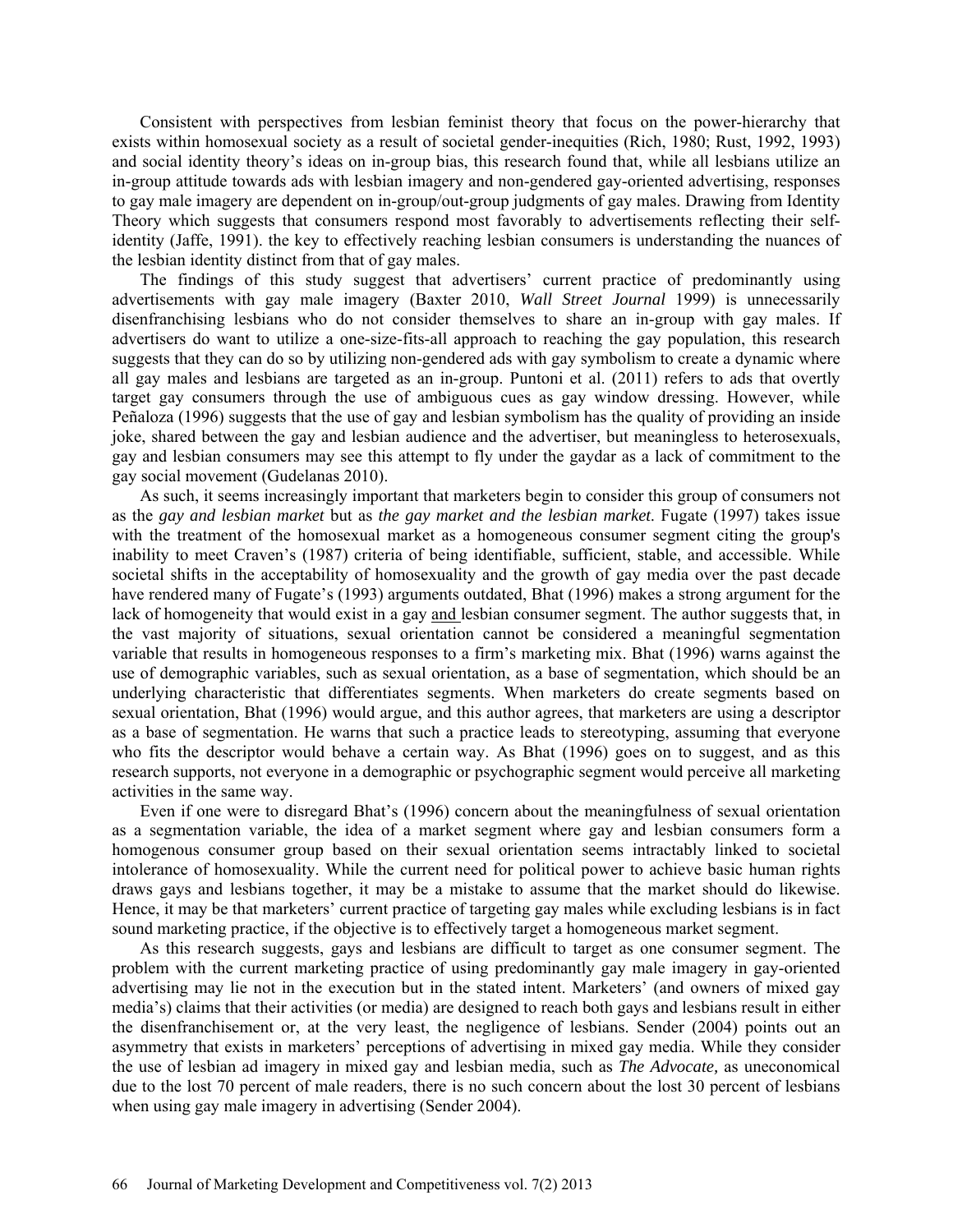#### **DISCUSSION**

Because of a paucity of data on gay consumers, advertisers eyeing the gay market often are left either to make assumptions about the segment's spending and media habits or to advertise via gay publications and grassroots marketing efforts, which reach only smaller number of the market. Additionally, when conducted, research on the gay market has tended to group lesbians with gay males, without offering specific information on the lesbian market. While there's no doubt that lesbians have different demographics and buying habits than gay males, little is formally known about their purchase motivation or attitudes.

While stereotypes about gay males have drawn the attention of marketers (they earn more money than the general population, have expensive tastes, enjoy fashion, theater, home decorating, dance, music, art, design, gourmet goods). lesbian stereotypes have caused most mainstream marketers to stay away. Common stereotypes label them as politically-minded feminists who don't subscribe to consumerism and, as a result, don't like fashion, makeup, or shopping in general (Wilke 2005). Additionally, lesbian couples are wrongly assumed to suffer twice as much as a heterosexual couple from the sex differential in incomes in the US, making a lesbian household less attractive than both gay male and heterosexual households to marketers (Badgett 1997.) Analysis of the US Census also indicates that 57 percent of same-sex couples have both partners of a household working, compared to 48 percent of opposite-sex couples. Additionally, in a recent survey, 59 percent of lesbians lived with a partner compared with 37 percent of gay men. Hence, while lesbians are likely to earn less than all men, lesbian households are more likely to consist of two incomes than are either gay male or heterosexual households.

The recent advent of *The L Word*, the series on Showtime, has challenged some of these stereotypes and put a sexy, contemporary gloss on lesbian life and has brought lesbians more to the forefront. A deeper look at lesbian incomes and spending patterns reveals the need for a treatment of lesbians as an attractive consumer segment separate from both heterosexual women and gay males. On average, lesbians earn 20 percent to 34 percent more than heterosexual women according to a 2005 Simmons Gay and Lesbian Consumer Study. Readers of *Curve*, a major lesbian-oriented print magazine, report annual salaries averaging \$71,000 and 61 percent are college graduates (Warn 2006). According to the 2007 Lesbian Consumer Index by Community Marketing, 96 percent of lesbians hold at least one credit card, compared to 76 percent of US households overall. Additionally, in 2002, Ford Motor Co. learned from collaborative research with Harris Interactive that specific differences existed between lesbians and gay men in the types of vehicles they drove and the features they preferred

The gay media landscape has finally begun to recognize the potential of the lesbian market and is becoming slightly representative of the full spectrum of the gay rainbow in the past few years. *Curve*, with a circulation of 63,000, is now joined by a number of regional lesbian magazines, such as New York City's *Velvet Park* and Los Angeles' *Lesbian News*. Additionally, *Jane & Jane* was launched this summer as a quarterly upscale lifestyle magazine, while *Olivia*, best known for its lesbian cruise line, has plans to launch a magazine directed to its direct-mail list of over 275,000 current and previous customers, 89 percent of whom make over \$50,000 and 58 percent have incomes exceeding \$100,000 (Warn, 2006.)

However, despite the growing availability of gay-targeted media offerings, readers of lesbian magazines represent a small proportion of all lesbians in the population, making them difficult to target. While dedicated lesbian publications suffer from low circulation, mixed audience gay publications don't attract substantial numbers of women. For example, only 25 percent of readers of *The Advocate*, titled the leading gay and lesbian magazine in the world, are lesbian. The 2004 Gay/Lesbian Consumer Online Census, consisting of 5000 mostly  $18 - 24$  year olds, found that lesbians consume less of all types of gay media than gay males. 29 percent of gay males read gay-oriented magazines weekly, compared to only 15 percent of lesbians; 28 percent of gay males read gay-oriented newspapers weekly, compared to only 14 percent of lesbians; and 48 percent of gay males visit gay-oriented U.S.—based Web sites daily, compared to 23 percent of lesbians.

That said, convincing marketers of the viability of the lesbian consumer market is not without its challenges. Lesbian consumers suffer from stereotypes of anti-consumerism stemming from the tenets of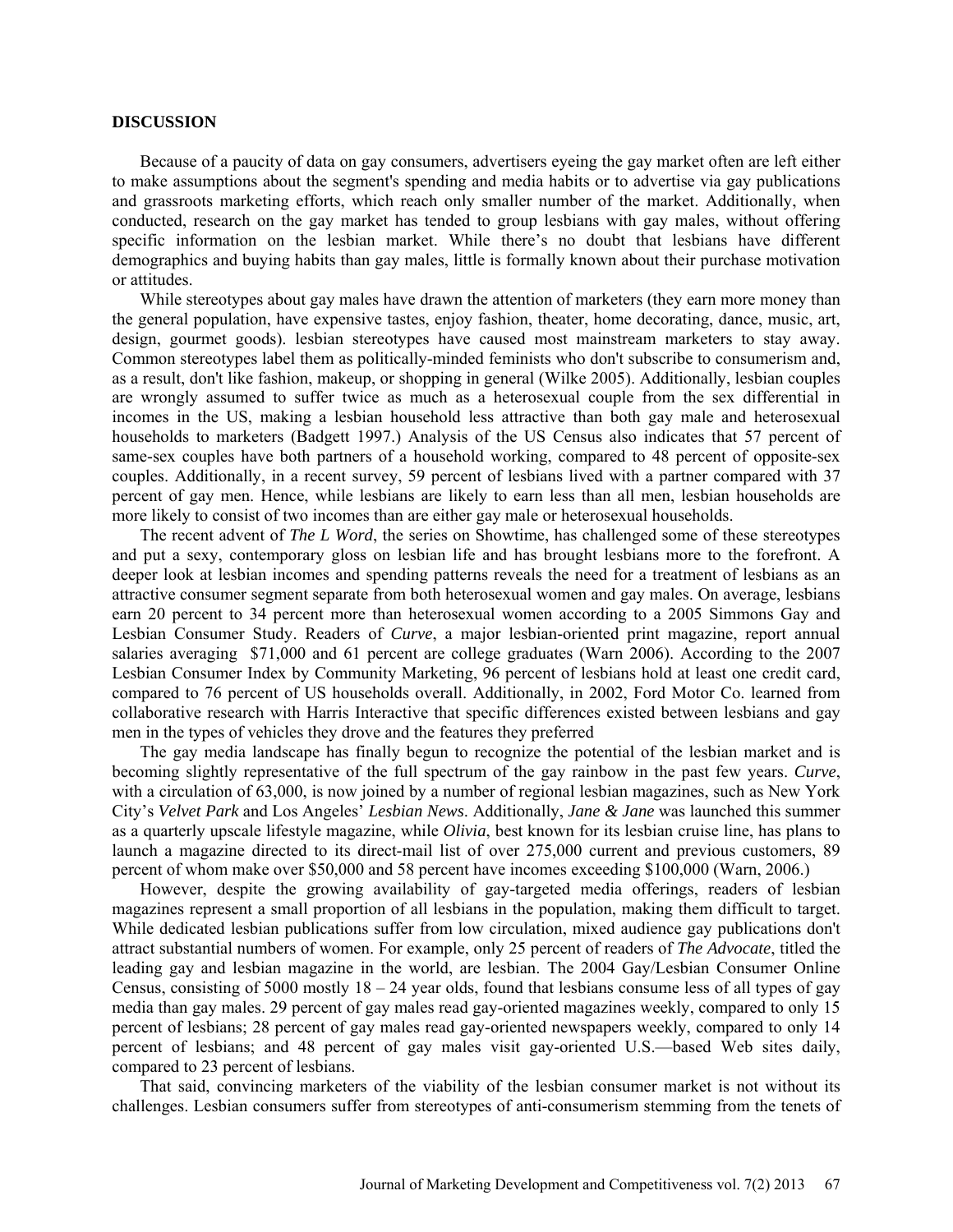Second Wave feminism's opposition to capitalism in general, and the beauty and fashion industries specifically (Sender 2004.) While new stereotypes of lesbians in popular culture (e.g. Lipstick Lesbians, Sexy Androgyny) have permeated over recent years, the anti-consumer, anti-feminine stereotype of lesbians continues to shape marketers' perceptions of the attractiveness of the market. Additionally, marketers often defend their negligence of the lesbian market by citing the difficult of accessibility. Sender (2004) quotes the head of an ad agency that supposedly focuses on the LGBT market as saying, there are just hundreds of thousands, millions of lesbians who are paired off, living together, who are living quiet lives on the edge of woods or in the heart of the city or whatever, that … are very hard to reach. Apparently, what makes lesbians inaccessible is their lack of similarity to the distinct behavior patterns of gay men. Lesbians are more likely than gay men to be in a relationship (Hughes, 2006). are more likely to have children, are less likely to socialize at gay bars or events, are more oriented toward private social and entertainment behavior, and may not live in urban neighborhoods. However, rather than being insular and invisible, this places them in line with mainstream culture, especially at similar lifestages. The bigger challenge for lesbians who do want to see themselves represented in the marketplace may be their lack of representation among marketing and agency decision makers. While gay male professionals have played a large role in the development of the gay male market as educators, consultants, and decision-makers within corporations and agencies, lesbians have yet to evolve as an influential force within the same professional sphere.

# **Limitations**

This research represents the first study that focuses exclusively on lesbians as a credible consumer segment. To date, the majority of published consumer research in this area is heavily focused on the gay male market (see Bhat et al. 1996, Grier and Brumbaugh 1998, Kates 1998, 1999, 2002, 2004). This research attempts to explore the impact of lesbians' dual identity as gay and female on their responses to gay-oriented advertising. However, the author does not mean to imply nor reinforce a binary or static notion of queerness as gay male or lesbian with this study's in-group/out-group theoretical treatment of self-identified lesbians as a distinct consumer segment. The binary perspective adopted in this study merely reflects an attempt to move beyond the assumption that gay means *gay male* and an attempt to provide a conceptualization of a lucrative, sizeable and identifiable market segment that has been ignored by practitioners and academics alike. In fact, the tenets of social identity theory applied here can be stretched to provide a very interesting conceptual basis upon which to incorporate the identities of bisexual and transgendered individuals into marketing thought.

The author recognizes the limitation of using advertisements with real brands. However, real advertisements were not used in this study to control for a variety of potential confounding variables. As reported, the existence of a-prior brand factors such as brand usage, brand familiarity, and brand affect were found to have no effect on participants' responses to advertising depicting the brands.

# **REFERENCES**

*2003 Forrester Research*. Cited on http://directmag.com/ar/marketing\_gays\_hightech\_straights/ Last accessed on June 29, 2011.

*2008 Prime Access/PlanetOut Gay and Lesbian Consumer Report* (2008). Conducted by Clark, Martire & Bartolomeo on behalf of Prime Access and PlanetOut, Inc.,

Altman, D. (1987). *AIDS in the Mind of America*, Garden City, NY: Anchor Press/Doubleday.

Badgett, L. (1998). *Income Inflation: The Myth of Affluence Among Gay, Lesbian, and Bisexual Americans*, Amherst, MA: The Institute for Gay and Lesbian Studies.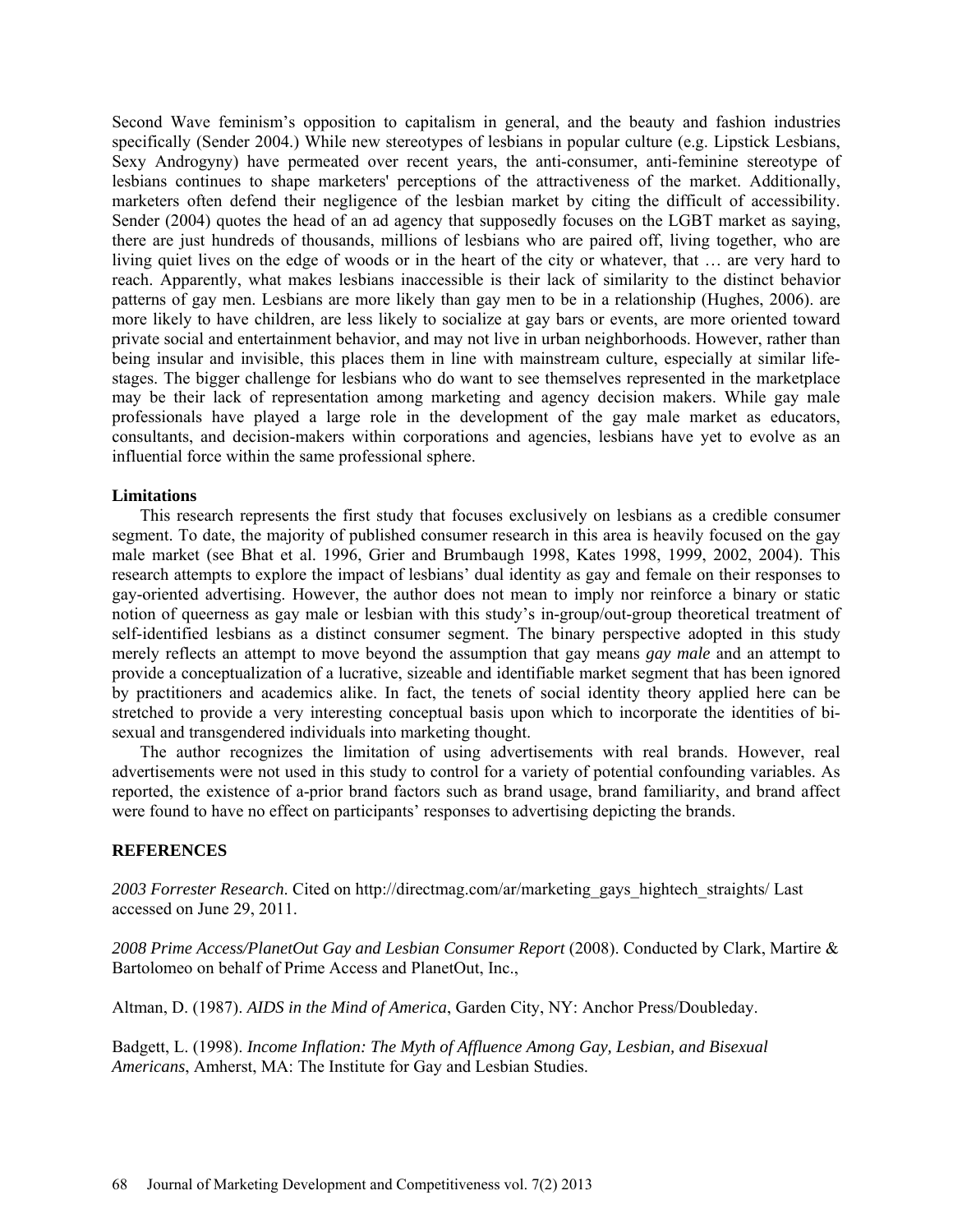\_\_\_\_\_\_(2001). *Money, Myths, and Change: The Economic Lives of Lesbians and Gay Men*, Chicago: University of Chicago Press.

Baxter, S. (2010). Evidence on The Marketing Approaches Targeting Gay and Lesbian Consumers. *Global Journal of Business Research*, 4, (2), 125-139.

Becker, H. S. (1963). *Outsiders: Studies in the Sociology of Deviance*, Glencoe, ILL: Free Press.

Bhat, S. (1996). Some Comments on Marketing to the Homosexual (Gay) Market: A Profile and Strategy Implications. *Gays, Lesbians, And Consumer Behavior: Theory, Practice, And Research Issues In Marketing*, Daniel Wardlow, (Ed.). Bingampton, NY: The Haworth Press, Inc.

\_\_\_\_\_\_, T.W. Leigh and D.L. Wardlow (1998). The Effect of Consumer Prejudices on Ad Processing: Heterosexual Consumers' Responses to Homosexual Imagery in Ads, *Journal of Advertising*, 27, (4), 9- 28.

\_\_\_\_\_\_ (1996). The Effect of Homosexual Imagery in Advertising on Attitude Toward the Ad, *Journal of Homosexuality*, 31, (1/2), 161-176.

Bowes, John E. (1996). Out of the Closet and into the Marketplace: Meeting Basic Needs in the Gay Community, *Gays, Lesbians, And Consumer Behavior: Theory, Practice, And Research Issues In Marketing*, Daniel Wardlow, (Ed.). Bingampton, NY: The Haworth Press, Inc.

Bristor, J. and E. Fischer, (1995). Exploring Simultaneous Oppression: Towards the Development of Consumer Research in the Interest of Diverse Women. *American Behavioral Scientist*, 38, (4), 526-536.

Burnett, J. (2000). Gays: Feelings About Advertising and Media Used. *Journal of Advertising Research*, (January-April), 75-84.

DeGroat, T.J. (2001). Fortune 500 Look to Gay Buying Power, *www.gaywired.com*. Last Accessed April 24, 2009.

Eliason, Michelle J., (1996). Identity Formation for Lesbian, Bisexual, and Gay Persons: Beyond a 'Minoritizing' View. *Journal of Homosexuality*, 30, (3), 31-58.

Etorre, Elizabeth (1980). *Lesbians, Women, and Society*, London: Routledge.

Freitas, A, S. Kaiser, and T. Hammond (1996). Communities, Commodities, Cultural Space, and Style. *Gays, Lesbians, And Consumer Behavior: Theory, Practice, And Research Issues In Marketing*, Daniel Wardlow, Ed., Binghampton, NY: The Haworth Press, Inc.

Fugate, D. (1993). Evaluating the US Male Homosexual and Lesbian Population as a Viable Target Market Segment. *Journal of Consumer Marketing*, 10, (4). 46-57.

Grier S.A., and A.M. Brumbaugh (1998). Noticing Cultural Differences: Ad Meanings Created by Target and Non-Target Markets. *Journal of Advertising*, 28, (4), 79-93.

Gudelanas, D. (2011). Consumer Myths and the Gay Men and Women Who Believe Them: A Qualitative Look at Movements and Markets. *Psychology and Marketing*, 28, (1), 53-68.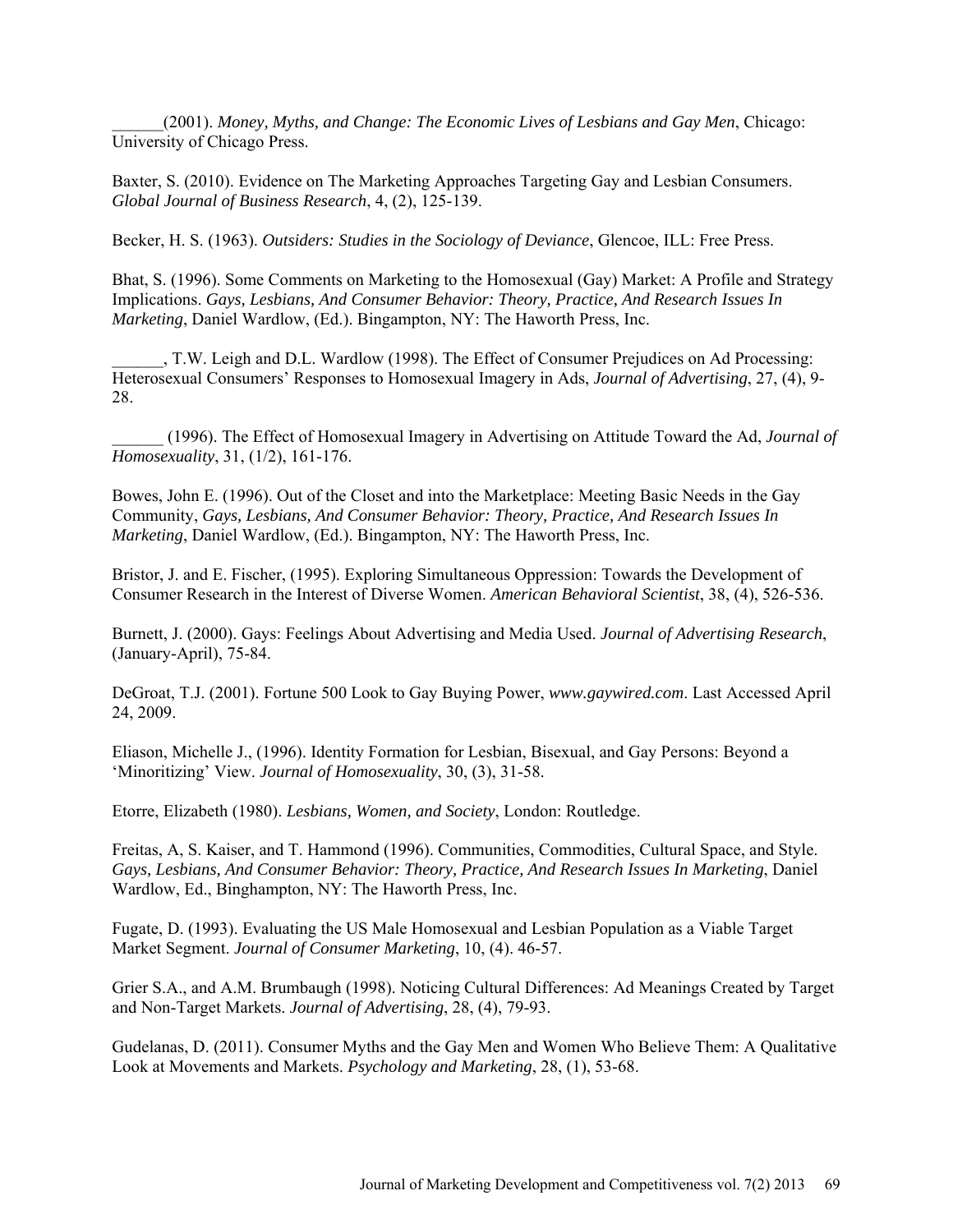Haslam, A.S. (2001). *Psychology in Organizations – The Social Identity Approach*, Sage Publications, London, 26-55.

Hughes, L. (2007). Lesbians as Tourists: Poor Relations to a Poor Relation. *Tourism and Hospitality Research*, 7, 1, 17-26.

Jaffe, L.J. (1991). Impact of Positioning and Sex-Role Identity on Women's Responses to Advertising. *Journal of Advertising Research*, 31 (June-July), 57-64.

Johnson, B. (1993). The Gay Quandary: Advertising's Most Elusive, Yet Lucrative Target Market Proves Difficult To Measure. *Advertising Age*, (January 18), 34.

Kates, S. M. (2004). The Dynamics of Brand Legitimacy: An Interpretative Study in the Gay Men's Community. *Journal of Consumer Research*, 31, (September), 455-64.

\_\_\_\_\_\_\_ (2002). The Protean Quality Of Subcultural Consumption: An Ethnographic Account Of Gay Consumers. *Journal of Consumer Research*, 29, (3). 383-399.

\_\_\_\_\_\_\_ (1999). Making the Ad Perfectly Queer: Marketing Normality to the Gay Men's Community? *Journal of Advertising*, 28, 25-37.

\_\_\_\_\_\_\_ (1998) Twenty Million New Customers – Understanding Gay Men's Consumer Behavior. Binghampton, NY: The Haworth Press, Inc.

Kitzinger, C. (1987). *The Social Construction of Lesbianism*, London: SAGE.

Meyer, I. H. (1994). Why Lesbian, Gay, Bisexual, and Transgender Public Health? *American Journal of Public Health*, (6). 856

Oakenfull, G.K. (2007). Effects Of Gay Identity, Gender And Explicitness Of Advertising Imagery On Gay Responses To Advertising. *Journal of Homosexuality*, 53(4), 49-69.

and T.B. Greenlee (2005). Queer Eye for a Gay Guy: Using Market-Specific Symbols in Advertising to Attract Gays and Lesbians Without Alienating the Mainstream. *Psychology and Marketing*, 22, (5), 421-439.

\_\_\_\_\_\_\_, A Content Analysis of Advertising in Gay and Lesbian Media, Working Paper.

Peñaloza, L. (1996). We're Here, We're Queer, And We're Going Shopping. *Gays, Lesbians, And Consumer Behavior: Theory, Practice, And Research Issues In Marketing*, Daniel Wardlow, Ed., Bingampton, NY: The Haworth Press, Inc.

Pertman, A. (2001). Gay Market, Ads Target Big Dollars, Not Big Change. *Boston Globe*, Feb 4.

Ponse, Barbara (1978). *Identities in the Lesbian World: The Social Construction of Self*, Westport, Conn.: Greenwood Press.

Puntoni, S., J. Vanhamme, and R. Visscher (2011). Two Birds and One Stone: Purposeful Polysemy in Minority Targeting and Advertising Evaluations. *Journal of Advertising*, 40 (1). 25-41.

Rich, A. (1980). Compulsory Heterosexuality and Lesbian Experience, Signs, 5, 631-660.